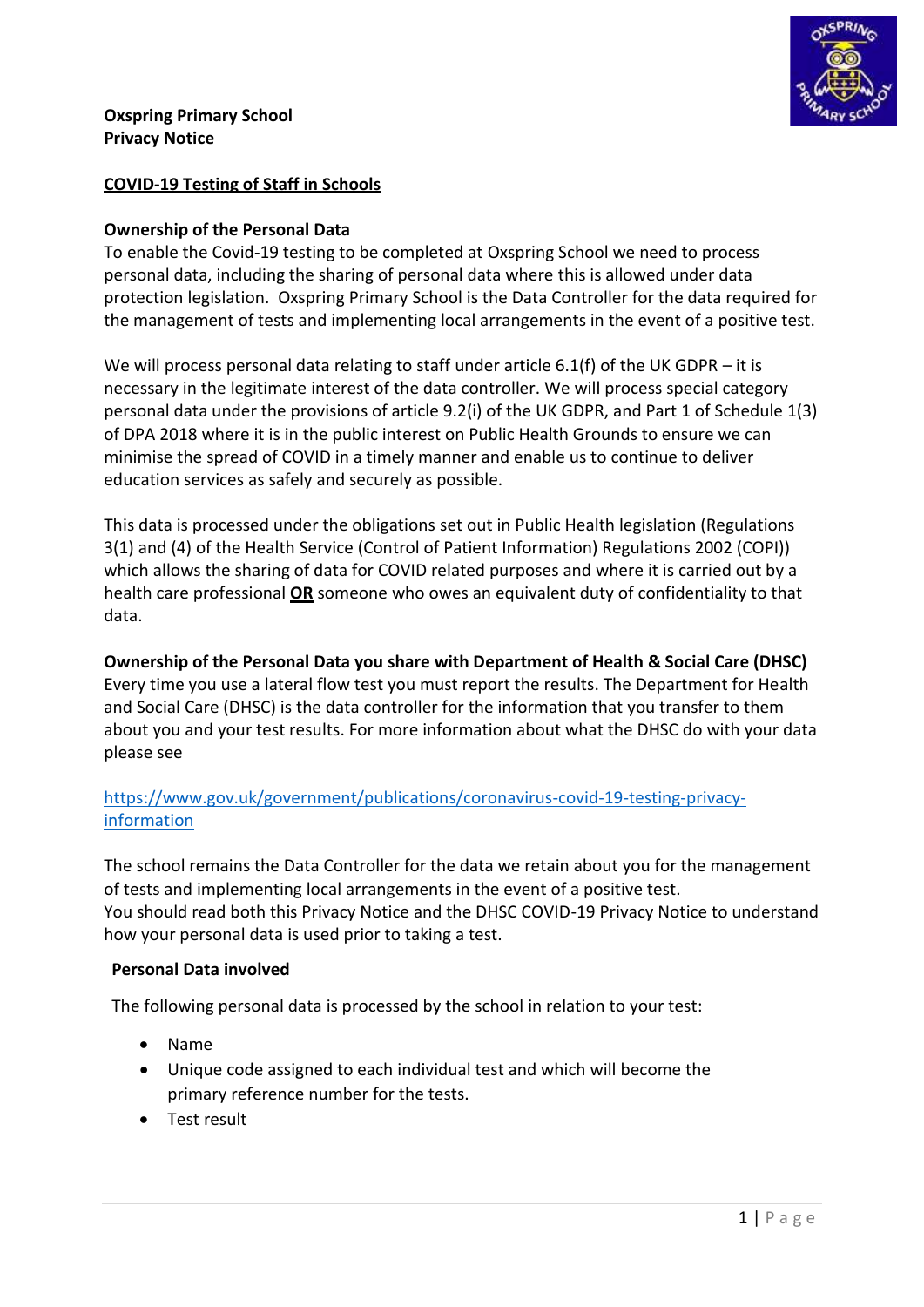## **How we store your personal information**

The school will maintain a test kit log which will record against your name details of the testing kit which has been provided to you. The school may also record Personal Data about you in its internal COVID-19 results register (the school's COVID-19 results register will not be shared with DHSC). This information will only be stored securely on locally managed systems with appropriate access controls in schools and will only be accessible to personnel involved in the management of tests and implementing local arrangements in the event of a positive test. The school will retain its test kit log and COVID-19 results register for a period of twelve (12) months from the date of the last entries made by the school into them.

## **Processing of Personal Data Relating to Positive test results**

We will use this information to enact our own COVID isolation and control processes without telling anyone who it is that has received the positive test.

This information will be kept by the school for period of twelve (12) months from the date of the last entries made by the school into them and by the NHS for eight (8) years.

### **Processing of Personal Data Relating to Negative and Void test results**

We will record a negative and void result for the purpose of stock controls of tests and general performance of the testing process.

#### **Data Sharing Partners**

The personal data associated with test results will be shared with:

- DHSC, NHS, PHE to ensure that they can undertake the necessary Test and Trace activities and to conduct research and compile statistical information about Coronavirus.
- Your GP the NHS may share the information you provide with your GP to maintain your medical records and to offer support and guidance as necessary. Any data you provide to the school will not be shared with your GP.
- Local Government to undertake local public health duties and to record and analyse local spreads.

Personal Data in the school's test kit log will be shared with DHSC to identify which test kit has been given to which individual in the event of a product recall. The school will not share its internal COVID-19 results register with DHSC.

## **Your Rights**

Under data protection law, you have rights including: